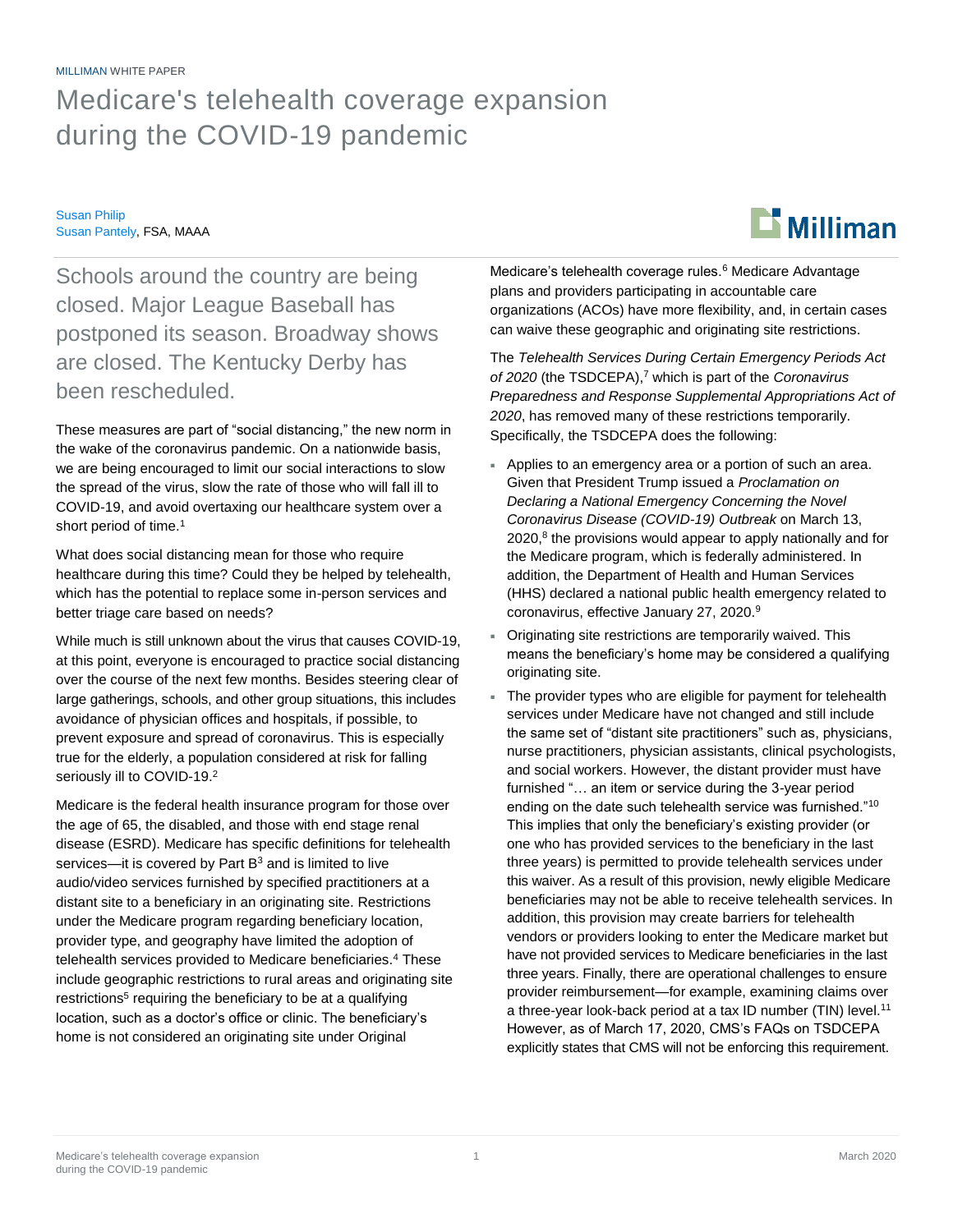### Q: Will CMS enforce an established relationship requirement?

A: No. It is imperative during this public health emergency that patients avoid travel, when possible, to physicians' offices, clinics, hospitals, or other healthcare facilities where they could risk their own or others' exposure to further illness. Accordingly, the Department of Health and Human Services (HHS) is announcing a policy of enforcement discretion for Medicare telehealth services furnished pursuant to the waiver under section 1135(b)(8) of the Act. To the extent the waiver (section 1135(g)(3)) requires that the patient have a prior established relationship with a particular practitioner, HHS will not conduct audits to ensure that such a prior relationship existed for claims submitted during this public health emergency.

- The TSDCEPA does not alter state laws governing telehealth, such as licensure. However, on March 13, 2020, CMS issued guidance on new flexibilities available under 1135 Waivers.<sup>12</sup> The fact sheet states that the following waiver is available, "Provider Locations: Temporarily waive requirements that outof-state providers be licensed in the state where they are providing services when they are licensed in another state. This applies to Medicare and Medicaid." It is probable that this flexibility would apply to Medicare-covered telehealth services, but is unclear at this time.
- Smartphones with audio and video capabilities can be used to provide telehealth services. This clarifies that telehealth services can be provided via phone if they are capable of providing not just audio but also live video.
- Effective dates are being clarified. According to a FAQ released on March 17, "patients outside of rural areas, and patients in their homes will be eligible for telehealth services, effective for services starting March 6, 2020."<sup>13</sup> It is also unclear when the provisions of the TSDCEPA might sunset or how long the waiver is in effect.

Telehealth has had the potential to replace an office visit or an emergency department visit. Under this new law and related flexibility telehealth has the potential to significantly expand the capacity of the U.S. healthcare system, freeing up clinical resources for patients with acute care needs. According to Milliman's analysis of Medicare Part B services, Medicare covers approximately 277 million office visits annually.<sup>14</sup> Shifting a small portion of these visits to telehealth visits may have a beneficial impact on a strained health system at risk of being overwhelmed by demand for services. For example, if 3% of these visits shift to telehealth visits over a three-month period, there would be 2.1 million fewer office visits. While this does not take into account that some of the telehealth visits could lead to an additional inperson visit, telehealth visits may prove instrumental for triaging health care needs such that in-person visits are provided to those needing in-person services—such as physical examination or specific screenings or tests provided at the doctor's office.

While not technically considered "telehealth services" under Medicare, it is worth noting that beginning in 2019, Medicare had added new "non-face-to-face" services eligible for reimbursement under the Physician Fee Schedule (PFS)—most notably, virtual check-ins.<sup>15</sup> An example of a virtual check is when a patient calls their physician and the physician is able to do an assessment over the phone.<sup>16</sup> A virtual check-in may also be helpful in supporting clinicians to conduct triage and determine whether a video visit or an in-person visit is necessary.

One practical question for evaluating implementation feasibility at the practice level is whether providers are equipped to provide services via HIPAA-compliant telehealth platforms. On March 17, 2020, the Office of Civil Rights (OCR) released guidance stating they will not be enforcing HIPAA provisions for providers who wish to use live video services to patients during the emergency period. OCR states in their guidance, "A covered health care provider that wants to use audio or video communication technology to provide telehealth to patients during the COVID-19 nationwide public health emergency can use any non-public facing remote communication product that is available to communicate with patients."<sup>17</sup>

Telehealth is not a new concept. However, the current coronavirus crisis provides an opportunity to leverage the availability of telehealth services and deliver care remotely. It is unclear whether Medicare will extend these flexibilities for telehealth services beyond the current COVID-19-related public health emergency. However, if Medicare beneficiary and provider use of this technology leads to value for the healthcare system through desirable healthcare outcomes, reduced risk, and member satisfaction, this could lead to quicker adoption by both payers and beneficiaries. In addition, if telehealth is effective in reducing burden on our healthcare system during this time of emergency, then increased adoption for services that can be effectively delivered remotely may well be worthwhile to continue in the future.

Guidance and directives from the federal government are rapidly evolving. The information in this article is based on statute and guidance in place as of March 18, 2020.